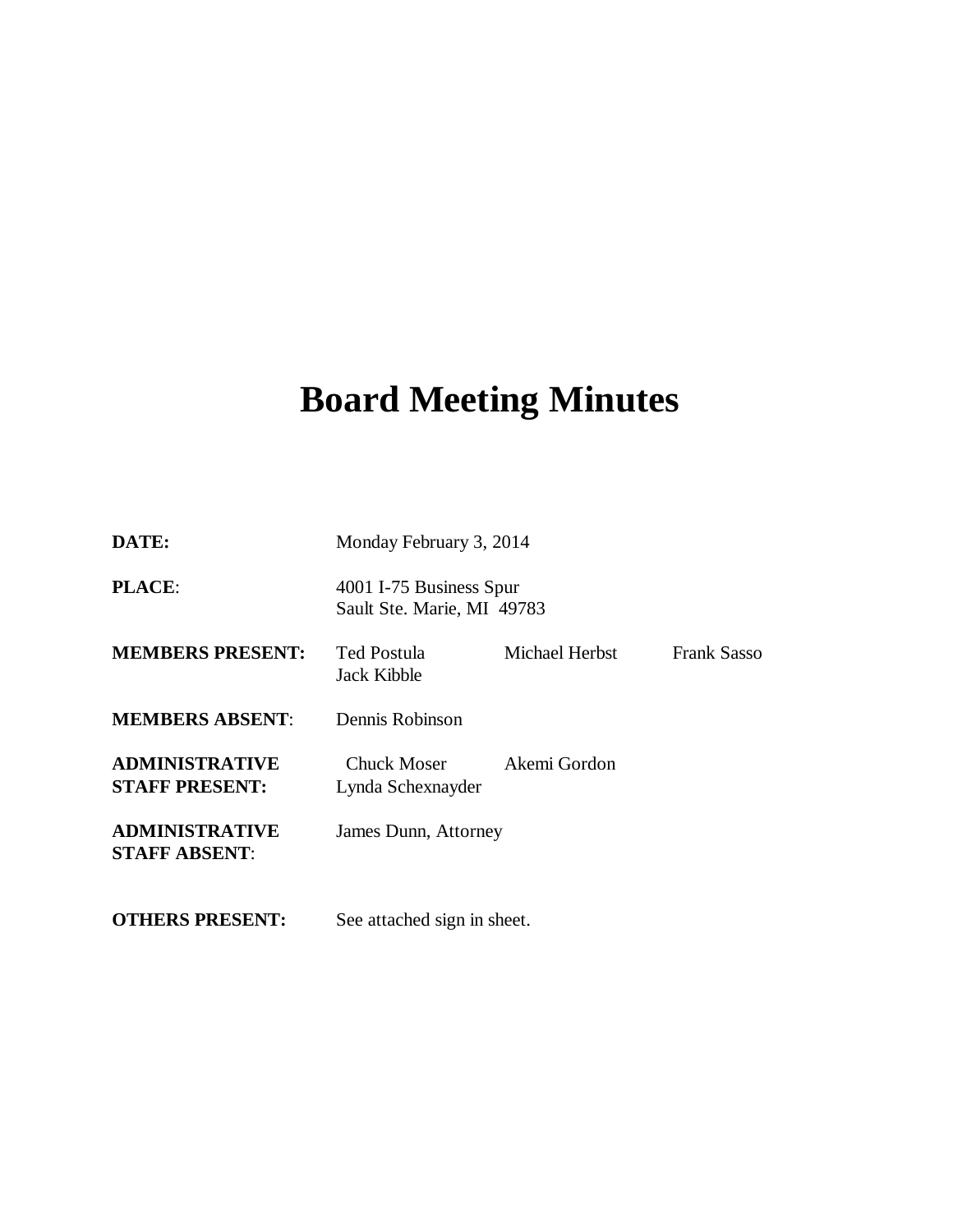## **I. - II. CALL TO ORDER/ROLL CALL**

The meeting was called to order at 4:00p.m. by Chairman Sasso. All Directors were present with the exception of Director Robinson.

## **III. PUBLIC COMMENTS**

Lyn Rairigh gave an update on the ice conditions with regard to Neebish Ferry Service. Rairigh reported the center of the channel is open, but the ice is closing in on the docks. EUPTA will continue to monitor this. Steve Kildal reported they are having some problems with heavy loads.

# **IV. APPROVAL OF BOARD MINUTES –January 6, 2014**

With regard to Minutes for January 6, 2014; IT **WAS MOVED** by Director Postula; **SUPPORTED**  by Director Kibble to approve said minutes. **UNANIMOUS.** Motion carried.

#### **V. AUDITOR's REPORT-Anderson Tackman**

Amber Mack from Anderson Tackman reported EUPTA received an "unqualified opinion" as usual with regard to the audit. This is the highest opinion possible. Amber went over graphs and financial statements with the board. She also went over "comments and recommendations" and suggested a policy regarding the difference in rates when passengers are picked up between designated stops.

# **VI. FINANCIAL REPORT-P.E.-December 31, 2013**

# **IN GENERAL**

Finance Director Gordon reported we submitted our 2015 annual Marine application to the State. We've applied for \$1,407,504 in state operating funds. We've also applied for \$425,000 in capital money of which \$382,500 is State and \$42,500 is Local capital match. The request is for vessel system and dock upgrades.

Gordon reported in earlier meetings we've discussed what our decreased costs have been or will be since switching over the MERS HCSP. A handout was distributed and Gordon went over this handout.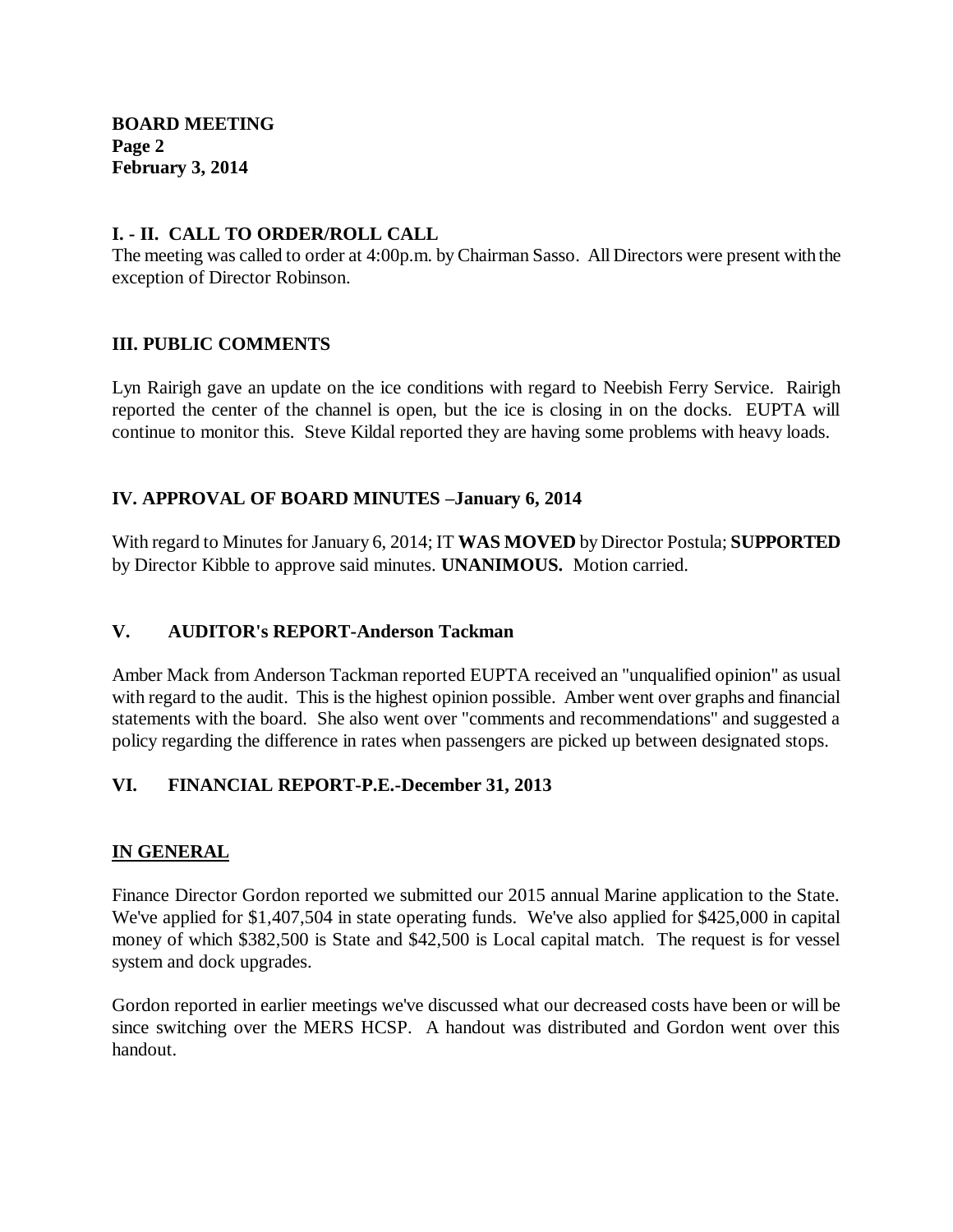**BOARD MEETING Page 3 February 3, 2014**

## **BUSSING**

Gordon reported passenger counts are down 6% or 736. 734 from Chippewa and 2 from Luce.

On November 20th, we increased our service hours in Newberry to provide some evening and Saturday service. This increase in service hours is part of the JARC grant. We've added Wednesday and Friday from 5-7pm and Saturday from 10am-4pm. So far the Saturday service seems to be the most utilized. We'll continue to offer these extended service hours as long as we stay within our grant budget.

There was discussion regarding implementing the last phase of our previous fare increase for the EUPTA bus. The third year increase was never implemented so a public hearing is not needed. Two weeks' notice with a clear explanation will be posted. **IT WAS MOVED** by Director Herbst; **SUPPORTED** by Director Postula to go ahead with increase. **UNANIMOUS.** Motion carried.

#### **FERRIES**

Gordon reported fares are down 4% and our expenses have increased almost 12% for the 3 months ending in December. We have about a \$54,000 loss compared to a \$10,500 loss a year ago. Vehicles are down 2% or 2,116 and passengers have increased 1% or 1,668.

#### **VII. DIRECTOR'S REPORT**

Director Moser reported he spoke with the owners of the Fogcutter last Thursday. They have been working out two issues-one state issue with the DEQ that deals with "Bottomlands" and one federal issue with the IRS in regard to a tax lien. The title company needs to have these two issues satisfactorily addressed before closing is scheduled. Moser has been given assurances from the sellers and the title company that these matters will be taken care of; it is just a matter of the slow nature of bureaucracy especially on the IRS side.

Moser reported on February 14th, officials from MDOT, DEQ, and DNR will be here to tour the ice breaking operation at the Coast Guard Base. One of our buses will pick up the group from Sanderson Field at approximately 8am and deliver them to the Coast Guard Base. They will pick them up at the conclusion of their tour and bring them back to Sanderson Field where they will be leaving for Marquette.